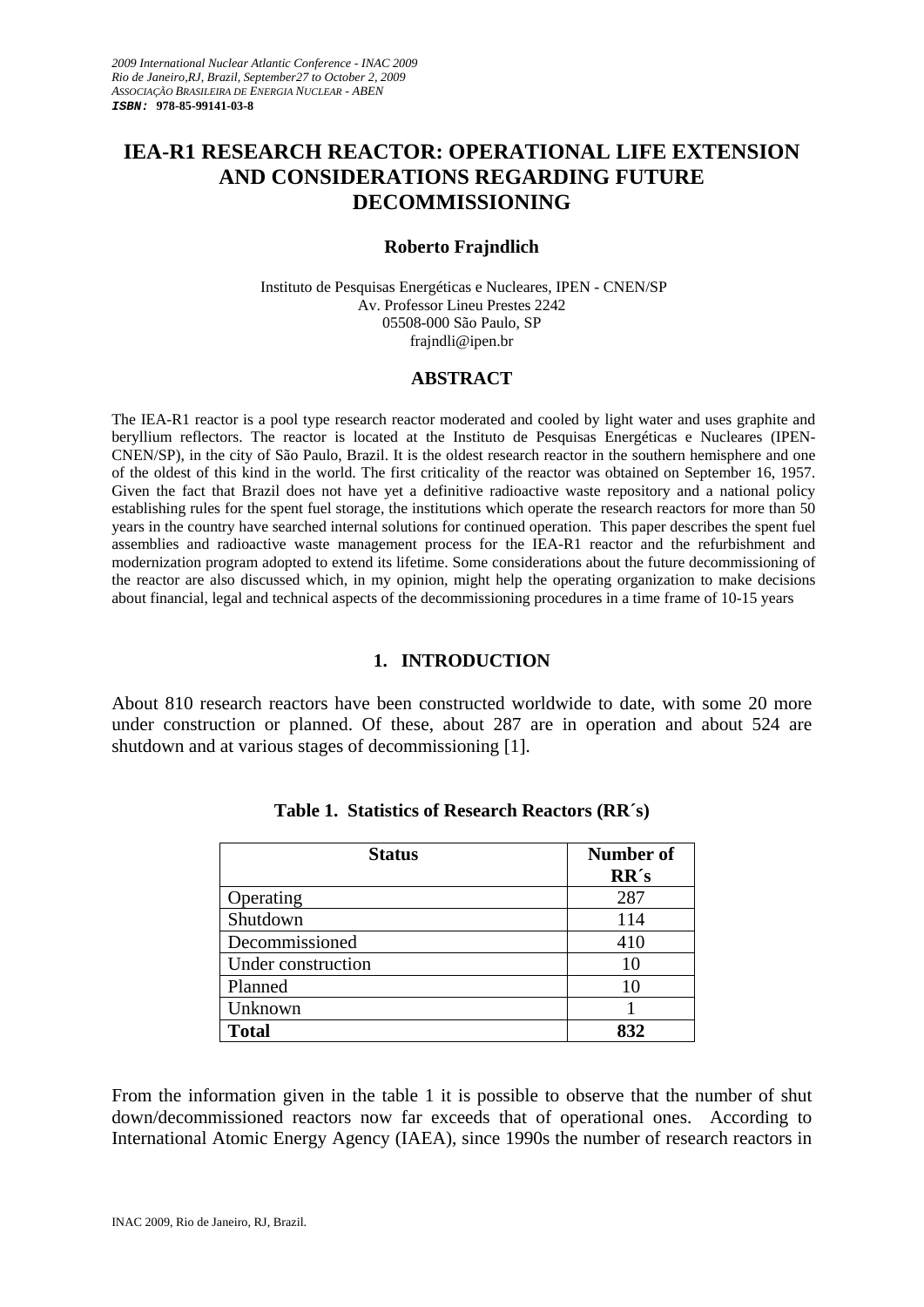operation has decreased considerably. There are many reasons to shutdown and decommission facilities:

- $\downarrow$  obsolete technology or process;
- $\frac{1}{2}$  lack of business need or support for continued operation;
- $\ddot{\bullet}$  licensing and regulatory changes;
- $\frac{1}{\sqrt{1}}$  incidents and accidents;
- $\downarrow$  political and operational constraints;
- $\downarrow$  change of site use and stakeholder pressure.

This trend has been clearly visible for a number of years and there are no signs of its reversal. This inevitably calls for more attention to be given to decommissioning and dismantling of these older research reactors by IAEA and countries with operating nuclear reactors. As a consequence of this concern there is a growing emergence of companies specialized in the decommissioning business all over the world.

Over 70 research reactors operating until 2006 are already 40 years old and will become likely candidates for decommissioning in the near future. A general regulatory trend today is to encourage the completion of decommissioning of research reactors as soon as possible after final shutdown to ensure the unrestrictive use for other activities (table 2).

| 1. Planned for decommissioning (shutdown) |                |  |  |  |
|-------------------------------------------|----------------|--|--|--|
| 1.1 to unrestricted use                   | 4              |  |  |  |
| 1.2 to safe enclosure                     | $\overline{2}$ |  |  |  |
| 1.3 unknown/undecided                     | 18             |  |  |  |
| 2. In the process of decommissioning      |                |  |  |  |
| 2.1 to unrestricted use                   | 55             |  |  |  |
| 2.2 to safe enclosure                     | 29             |  |  |  |
| 2.3 unknown/undecided                     | 44             |  |  |  |
| 3. Decommissioning completed              |                |  |  |  |
| 3.1 to unrestricted use                   | 207            |  |  |  |
| 3.2 to safe enclosure                     | 26             |  |  |  |
| 3.3 unknown/undecided                     |                |  |  |  |
| 4. Decommissioning unknown                |                |  |  |  |
| 4.1 unknown                               | 45             |  |  |  |

**Table 2. Decommissioning status of shutdown reactors** 

### **2. IEA-R1 RESEARCH REACTOR**

The Brazilian research reactor IEA-R1 at the Instituto de Pesquisas Energéticas e Nucleares (IPEN), São Paulo, is being used for basic and applied research in nuclear and neutron physics and chemistry as well as for radioisotopes production for medical and industrial applications. IEA-R1 is the largest research reactor in Brazil, with a maximum power rating of 5 MWth. Constructed by Babcock & Wilcox (B&W) the reactor achieved its first criticality on September 16, 1957. Although designed to operate at 5 MW the reactor operated at only 2 MW until mid-eighties on an operational cycle of 8 hours a day, 5 days a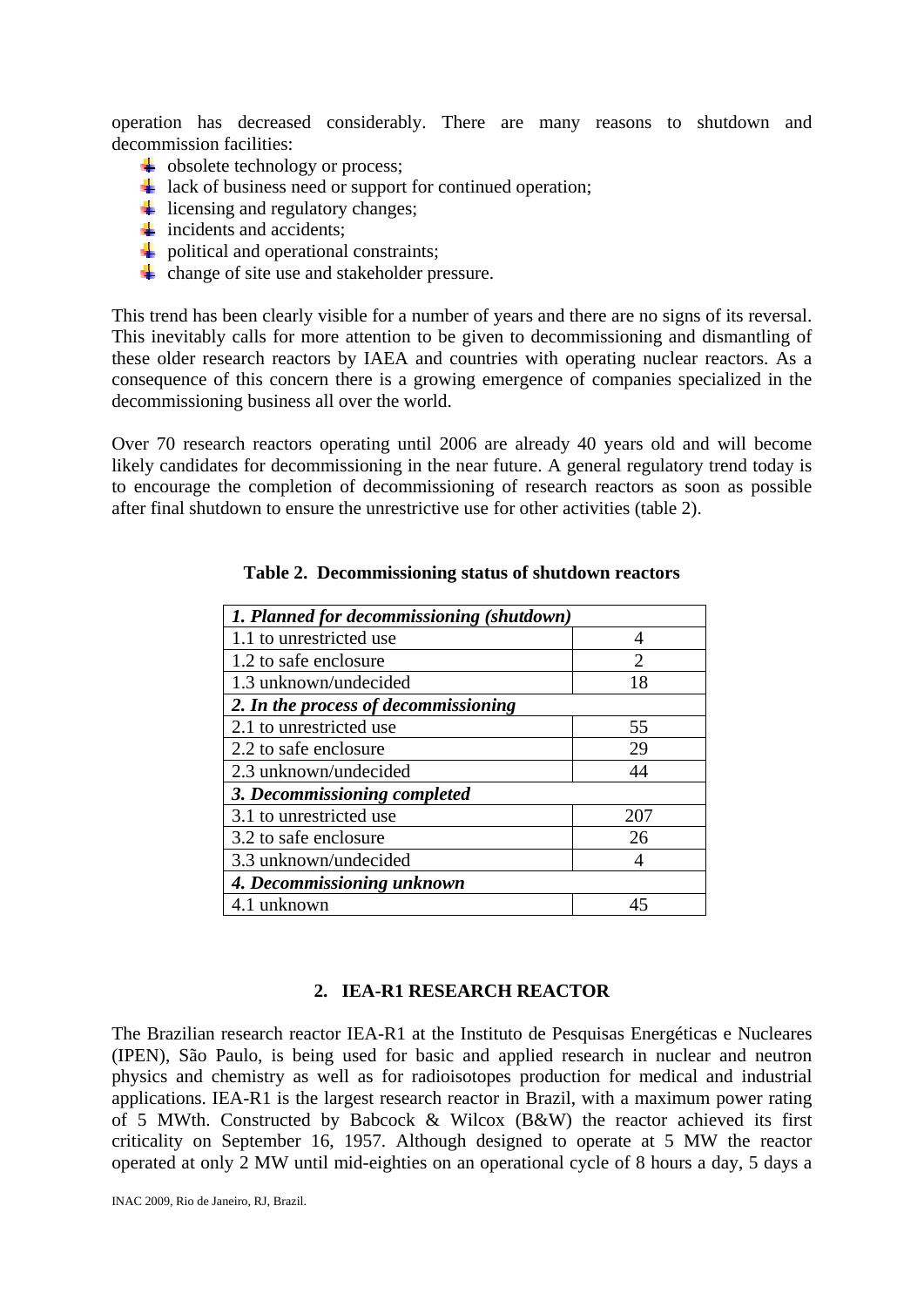week. The power level as well as operational schedule has been changed gradually. The reactor currently operates at  $3.5$  MW<sub>th</sub> with a 64-hour cycle per week.

According to the International Atomic Energy Agency (IAEA) [1] most of the research reactors with age of more than 40 years have been closed worldwide, others such as the IEA-R1 have undergone upgrades and modernizations as described in section 2.1 resulting in its life extensions. On the other hand the spent fuel assemblies and radioactive waste management have been the major issues for many research reactor operators during its reactor operation and after shutdown. Sections 2.2 and 2.3 describe respectively, the IEA-R1 spent fuel and radioactive waste management at IPEN.

# **2.1. Reactor Modernization**

The IEA-R1 reactor modernization program and refurbishment of its systems and components started in early 1970 when several modifications were introduced in the basic structure of the reactor particularly those related with the reactor safety improvement in order to upgrade the reactor power. Some of these modifications are listed below:

- $\downarrow$  Modification of the ventilation system (1971)
- Installation of a second heat exchanger, a new cooling tower and a new electrical system with the installation of diesel power generators (1974)
- Installation of a new reactor control console  $(1976)$
- Replacement of ceramic lining of the reactor pool with stainless steel (1978)
- Substitution of control rods of the type  $CB_4$  with fourchette type  $(Cd, In, Ag)$  (1979)
- $\triangleq$  Separation of hot and cold areas and construction of isolation chambers for the access to the reactor building and reactor hall and reconstruction of the secondary cooling tower (1987)
- $\overline{\text{M}}$  Major maintenance job in the old cooling tower, change of pipe lines, installation of new air conditioning and exhaust system, new fire-detection and fire-fighting equipment like smoke detectors, sprinklers, hydrants and a digital data acquisition system to monitor all the reactor parameters (1996)
- Installation of an emergency spray core cooling system, four isolation valves in the Primary Cooling System to prevent accidental drainage of the pool water, substitution of some instruments in the control room and replacement of area and duct radiation monitors (1997)
- $\overline{\text{+}}$  New water treatment and purification system and the replacement of four reactor control rods (2003/4)

Fifty years of experience in operation of the IEA-R1 reactor has shown that continuous modernization and refurbishment program is very important to maintain the reactor utilization index high. Implantation of an integrated management system including quality assurance, safety culture and environmental consciousness is essential for reactor operation, maintenance and irradiation services. This can help a great deal in elevating the self esteem and a sense of collective responsibility in the reactor staff. Planning, efficient management and continuous improvement are the key words in a quality management system.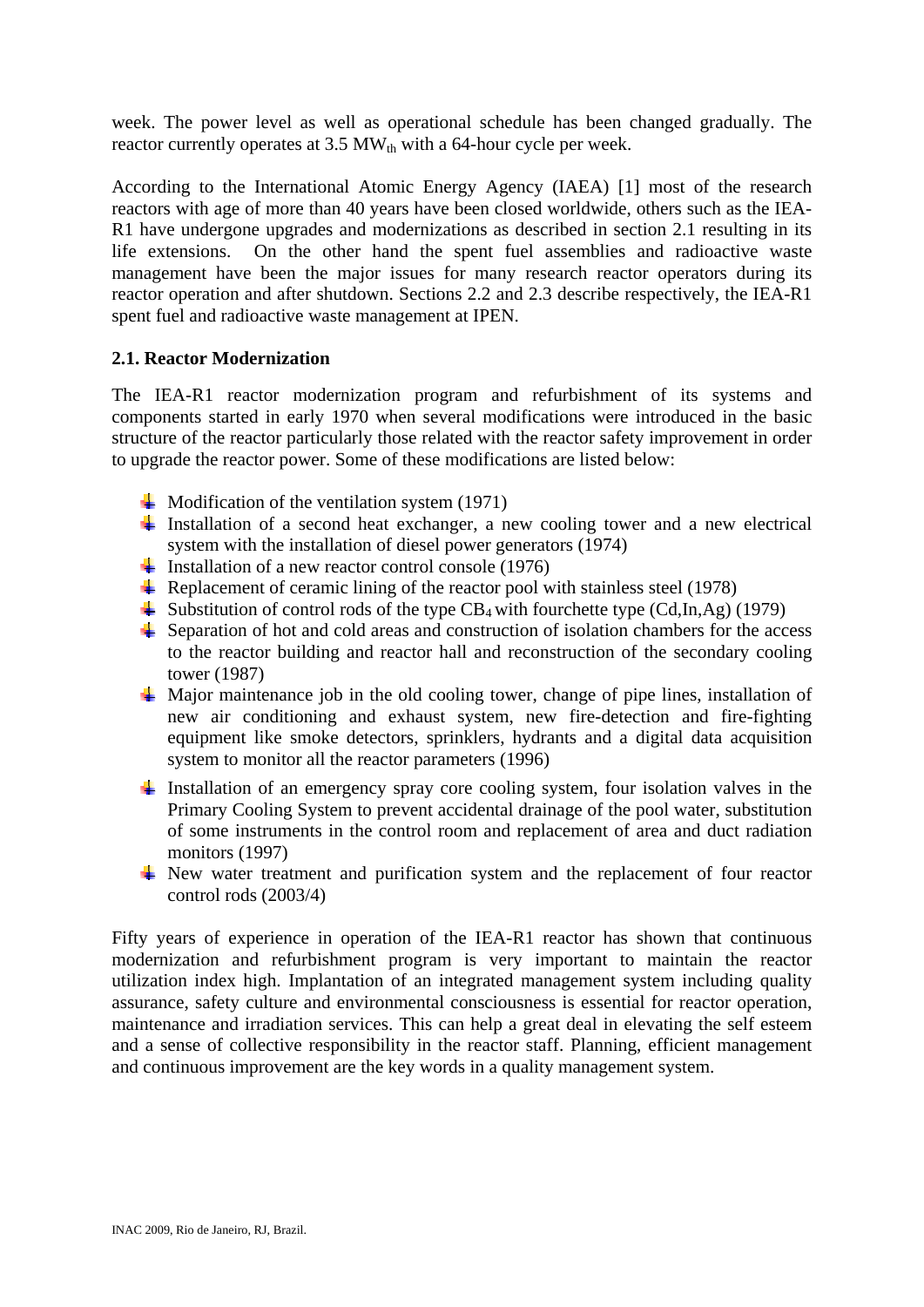## **2.2. Spent Fuel Management**

Since its startup the reactor had about 240 core configuration changes and used around 200 fuel assemblies (table 3). It is possible to analyze the reactor fuel utilization history in terms of four cycles:

- $\overline{\text{+}}$  The first cycle corresponds to the first core of the reactor (1957). It was composed of U-Al alloy fuel with 20wt% enrichment, having 19 curved fuel plates produced by B&W. These fuel assemblies failed at the early stages of the reactor operation, due to pitting corrosion caused by the brazing flux used to fix the fuel plates to the support plates and were replaced, in 1958, by new ones, also produced by B&W. They were identical to the earlier ones but brazing was not used for assembling;
- $\pm$  The second cycle corresponds to a complete substitution of the core in 1968. Fuel made with U-Al alloy, 93 wt% enrichment, having 18 flat fuel plates were bought from UNC (USA). At this time the core was converted from LEU to HEU.
- $\pm$  The third cycle is characterized by the restriction of HEU fuel supply. IPEN bought, from NUKEM (Germany) in 1981, 5 fuel element assemblies of  $UA<sub>k</sub>$ -Al dispersion type, with 20wt% enrichment and having 18 flat fuel plates per fuel element assembly.
- $\overline{\text{+}}$  The fourth cycle began in 1982, with a decision of IPEN to fabricate its own fuel elements and to replace, gradually, the high burn up HEU fuels in the core.

| <b>NUMBER OF</b> | <b>ENRICHMENT</b>                          | <b>FABRICATION</b> | <b>PRESENT</b>  |
|------------------|--------------------------------------------|--------------------|-----------------|
| <b>ELEMENTS</b>  | $(W/O U-235)$                              |                    | <b>LOCATION</b> |
| 40 (1957)        | 20 (UAl)                                   | USA.               | <b>USA</b>      |
| 39 (1958)        | 20 (UAl)                                   | <b>USA</b>         | <b>USA</b>      |
| 29 (1968)        | 93 (UAl)                                   | <b>USA</b>         | <b>USA</b>      |
| 04 (1968)        | 93 (UAl)                                   | <b>CERCA</b>       | <b>USA</b>      |
| 10 (1968)        | 93 (UAl)                                   | <b>USA</b>         | <b>USA</b>      |
| 05 (1981)        | $20 \left( \text{UAL}_x \text{Al} \right)$ | <b>NUKEM</b>       | <b>USA</b>      |
| 77(1982)         | $20 (U_3O_8Al)$                            | <b>BRAZIL</b>      | 33 USA          |
|                  | $(U_3Si_2Al)$                              |                    | 20 wet storage  |
|                  |                                            |                    | 24 reactor core |

|  |  |  |  | Table 3. Fuel Element Assemblies of IEA-R1 Research Reactor |
|--|--|--|--|-------------------------------------------------------------|
|--|--|--|--|-------------------------------------------------------------|

The spent fuel assemblies of the IEA-R1 have been stored at the wet storage located at the reactor pool compartment. In this compartment, there are seven racks made of stainless steel and fixed on the walls of the pool at a depth sufficient to provide adequate shielding. In addition, there are two stainless steel and four aluminum racks, located at the bottom of the pool. The total storage capacity of the facility is for 156 assemblies.

In 1999 the racks were almost full, however based on the US policy to accept (Research Reactor Spent Nuclear Fuel Acceptance Program) the MTR fuel assemblies originally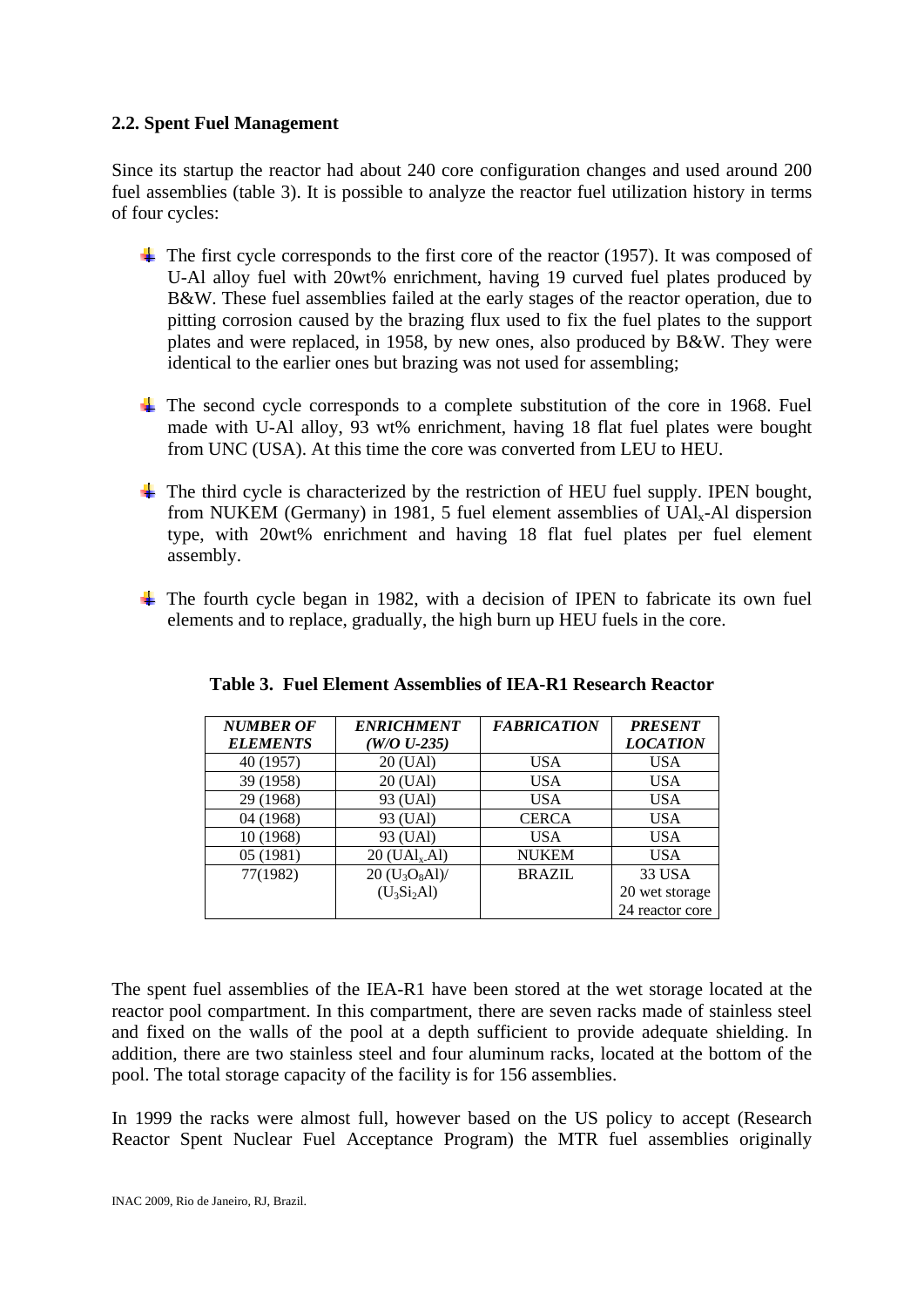enriched in the United States, IPEN negotiated with DOE (Department of Energy/USA) and returned 127 spent fuel assemblies (SFA) in 1999 and additional 33 assemblies in 2007 [2].

According to the newly proposed operation schedule (4 to 5 MW, 120 hrs per week), 18 to 20 assemblies will be burnt up annually. Currently, 43 storage positions are occupied and in 7-10 years the wet storage facility at the reactor will therefore be full.

In order to discuss a regional strategy for the management of the spent fuel from the research reactors of the Latin America that have the same problem of storage of spent fuel assemblies, a regional project "Management of Spent Fuel from Research Reactors" was approved by IAEA to define specific conditions for operational and interim storage of the spent fuel for each specific research reactor, and to establish forms of regional cooperation for final disposal of the spent fuels. IPEN opted to consider the possibility to design and develop a dual-purpose cask, for transport and storage of 21 IEA-R1 SFA. Such cask is being developed as part of the regional project and can be used as a backup to extend the storage capacity of the wet storage facility and to store the spent fuel assemblies after the reactor shutdown during the decommissioning stage [3].

### **2.3. Radioactive Waste Management**

The irradiated material and others previously replaced equipment are stored in the reactor pool, dry storage, or sent to the Radioactive Waste Laboratory (LRR) located at IPEN-CNEN/SP. As the reactor has been operating since 1957, many of the original equipment and systems such as the pool water treatment and purification system, heat exchanger, ceramic lining of the reactor pool, pneumatic irradiation system had to be replaced or refurbished and most of the waste material was transported and stored at LRR. However, it is important to mention that this Laboratory does not have the capacity to handle and store large activated and/or contaminated pieces of equipment which will have to be removed from the reactor at the time its decommissioning. This kind of waste encompasses large volumes and activities and it will be necessary to construct an appropriate plant to receive it and make detailed inventory of the material and develop procedures to store them safely. Since these matters involve large sums of money as well as trained personnel a plan for future decommissioning has to start well ahead of time. Experience from other reactors in the world which have undergone decommissioning shows that planning should be started at lest a decade before the actual decommissioning. Issues such as legal aspects, funding, (which may run in to several millions of dollars) site selection for storage of contaminated components and technical manpower necessary, need to be discussed with the operator institution and other appropriate authorities.

### **4. CONCLUSIONS**

The reactor modernization program and refurbishment adopted by IPEN has been very important to increase the operation time of the reactor as much as possible however, sometime in the future (may be 10-15 years from now) the reactor may have to be shutdown as the refurbishing may no longer be cost effective and there will be necessity of its decommissioning. It is very important for the facility to discuss the possibility of the reactor shutdown in the future and about the necessity of have a decommissioning plan that should contain the possible options as well as the necessary trained manpower and funding needed.